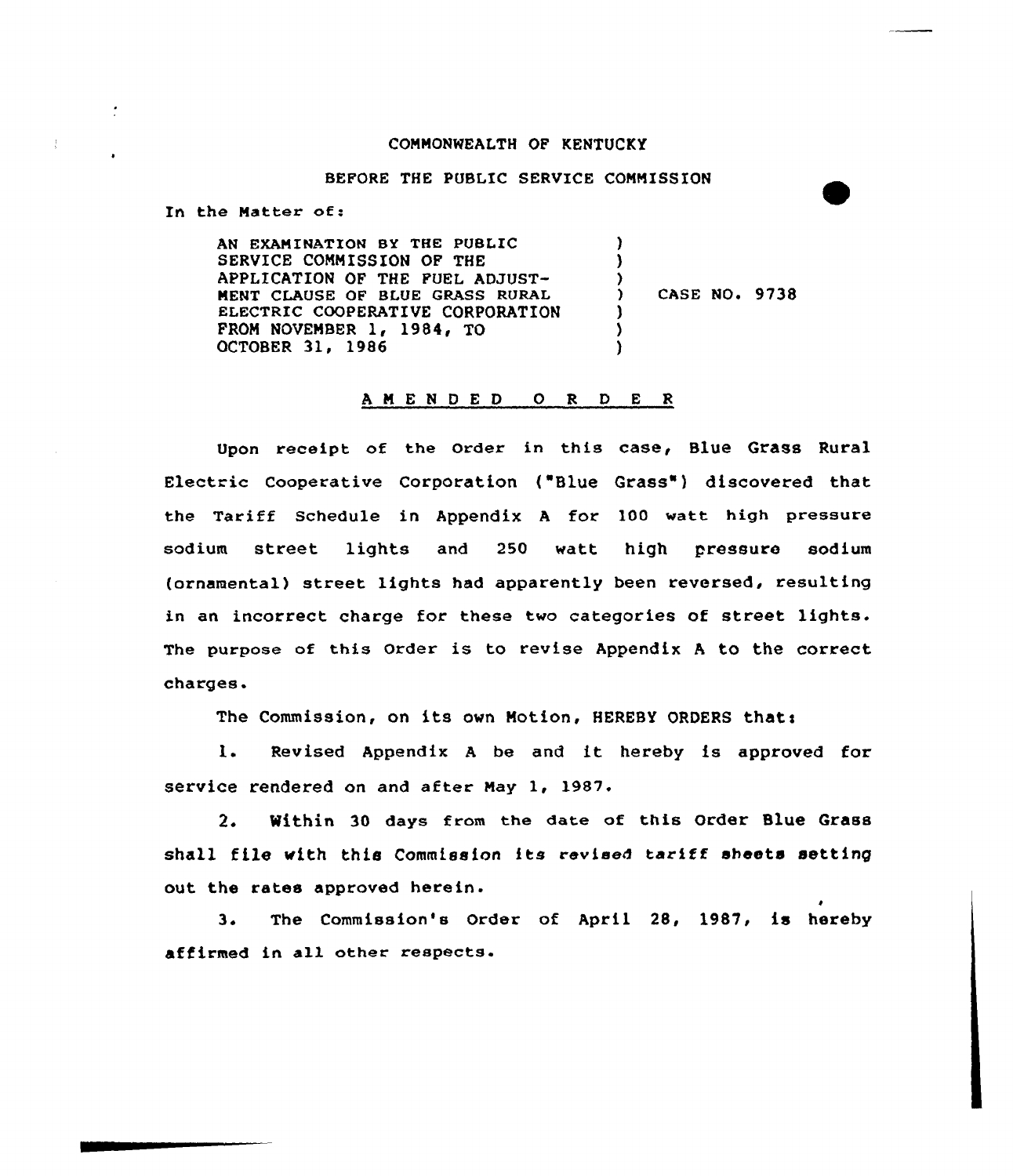Done at Frankfort, Kentucky, this 1st day of June, 1987.

PUBLIC SERVICE CONNISSION

<u>e D. Hemeuxpe</u> rman Vice Chairman William  $overline{over}$ 

ATTEST:

Executive Director